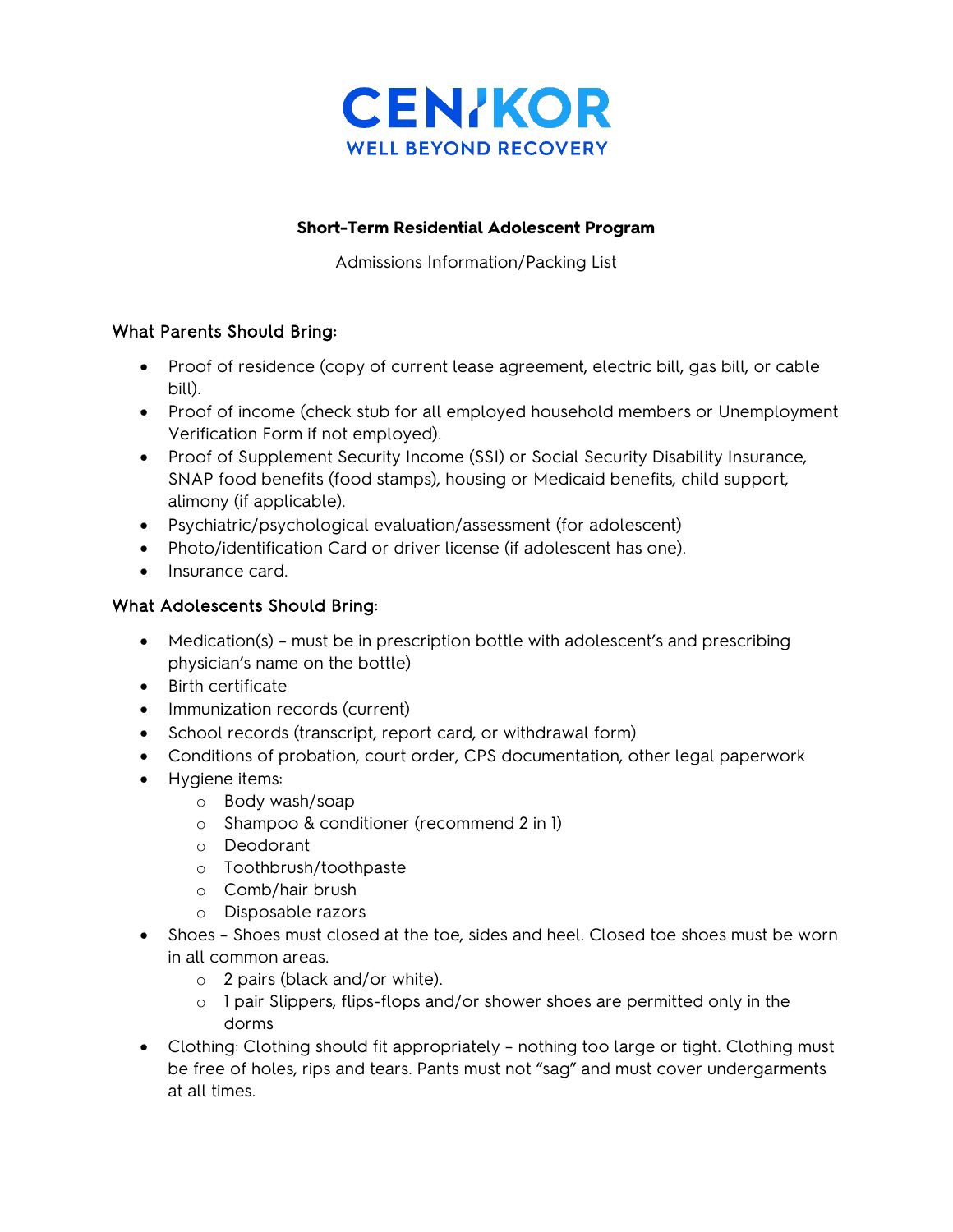- $\circ$  5 White shirts (Ex. Fruit of the Loom, Haines, Gildan) no logos of any kind
- o 5 Pants blue jean or Khaki (no bedazzled pockets, no rips, no holes, and no intricate pocket)
- o 3 pairs of appropriate shorts (outdoor activity)
- o 1 Workout shorts black or white or gray pants
- $\circ$  2 Pajama bottoms pants or shorts, no red or blue colors; no inappropriate designs
- $\circ$  2 Sleeping shirts no blue, red, gray, or black; no inappropriate designs
- o 7 Underwear no specific color; no inappropriate designs (must be worn at all times)
- o 7 Bras tan or white (must be worn at all times)
- o 7 Socks/pairs no specific color; no inappropriate designs
- o 1 Sweater/Jacket (no strings or hoodies) black, white, or gray
- o 1 Belt black or brown for pants

# Clothing/Items NOT Permitted:

- Clothing/accessories advertising, advocating or displaying:
	- o Alcohol
	- o Drugs
	- o Gambling
	- o Tobacco
	- o Affiliation with a gang
	- o Political messages
	- o Obscenities
	- o Profanity
	- o Racist, sexist and/or sexually suggestive slogans, symbols and/or pictures, halter/tank/tube tops, tops with no straps or spaghetti straps, midriff-length tops, shirts that are too tight or reveal too much chest, cleavage or back.
- Pants with logos across the backside
- Hats are not permitted, except for outdoor activities or when required for religious purposes or cultural tradition (subject to pre-approval by facility manager)
- Jewelry or watches
- Mouth jewelry/"grills" and/or excessive facial piercings must be removed prior to admit
- Piercings, gauges, belly button rings, etc.

# What NOT to bring:

- Cell phones
- Electronic/vapor cigarettes
- Electronics, radios, MP3 players, Ipad, or Ipod
- Electric razors, curling irons, flat irons, hot rollers, hair dryer
- Hair color/dye, hair extensions
- Hygiene Items:
	- o Products with alcohol